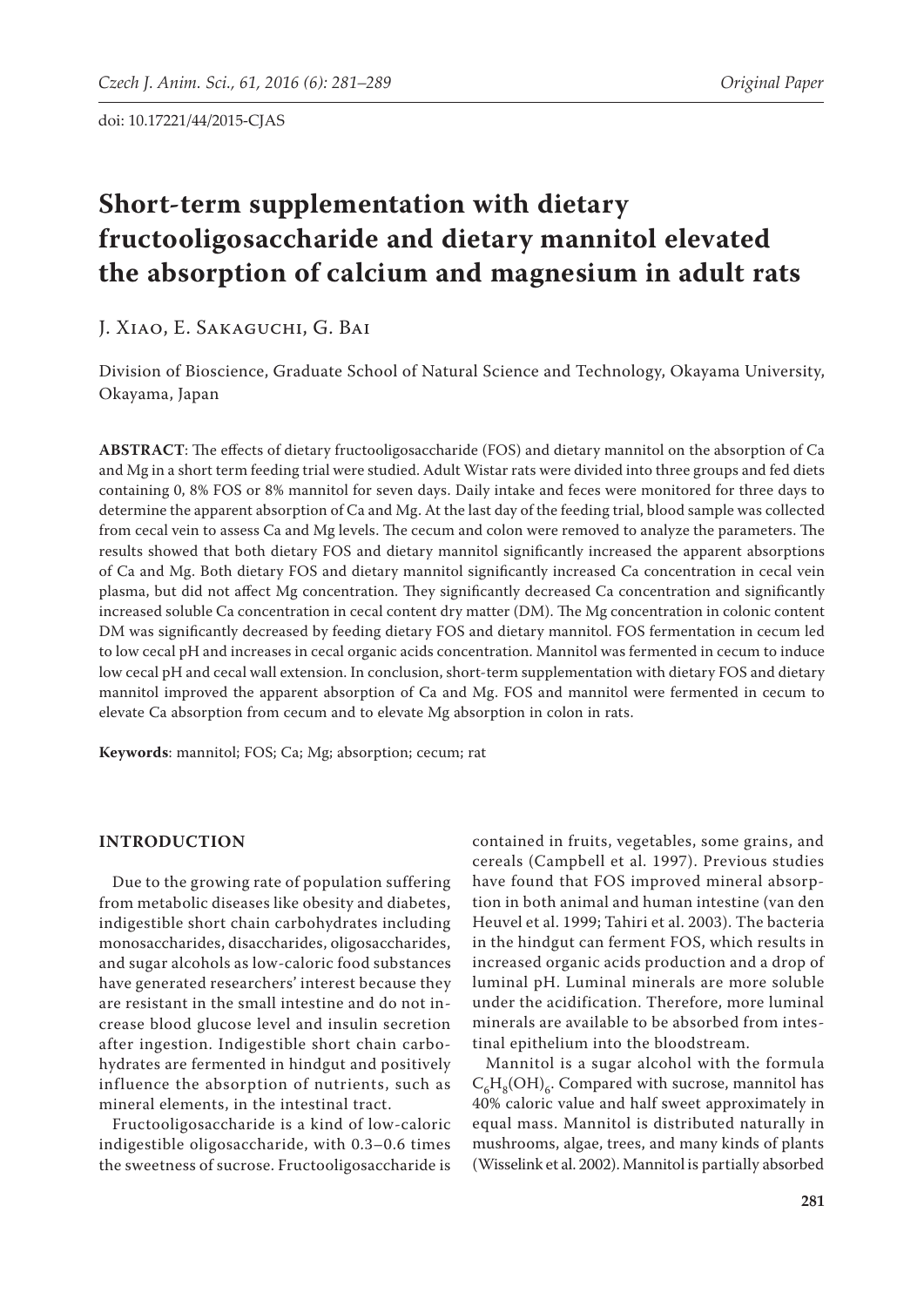from the small intestine, but does not get converted into energy source (Saunders and Wiggins 1981). In the large intestine, mannitol is fermented by local bacteria (Dwivedi 1991). The major end products of fermentation are organic acid and intestinal gas (Bar 1990). Therefore, foods and beverages sweetened with mannitol in place of sucrose are helpful in controlling caloric intake and body weight.

The present study was designed to investigate the effects of dietary FOS and mannitol on the absorption of Ca and Mg and the mechanism in adult rats in one-week supplement. In this study, we try to compare Ca and Mg absorption after the ingestion of FOS and mannitol with digestible sugar (sucrose) ingestion, and also to observe the different effects of the contributions of FOS and mannitol fermentation in the large intestine on mineral absorption.

### **MATERIAL AND METHODS**

*Animals and diets.* Twenty-one adult male Wistar rats were housed in individual wire-mesh stainless steel cages in an air-conditioned room maintained at  $23 \pm 1^{\circ}$ C with 50–60% relative humidity. The light was set up as a constant cycle of 12 h light (8:00–20:00)/12 h darkness (20:00–8:00). Rats were acclimatizing to laboratory conditions for one week preceding the feeding trial. The rats  $(403.2 \pm 48.1 \text{ g}$  body weight) were randomly divided into three treatment groups, each group being fed one of the experimental diets (control diet, FOS diet, mannitol diet) for seven days. There were seven rats in each group. Diets and water were available *ad libitum* during the entire experimental period.

The experimental diets were as follows: the control diet (C) consisted of standard laboratory chow (AIN-93G) (Reeves et al. 1993). The FOS diet and the mannitol diet containing 8% FOS and 8% mannitol respectively were created by replacement of equal amounts of sucrose in the control diet with FOS and mannitol. The composition of the experimental diets is shown in Table 1.

During the experiment, the amount of food supplied, diet residues, and diet waste were measured daily. Feces were collected for 24 h daily for three days in days 4–6 of the feeding trial. On day 7 the rats were fasting for 8 h, then were re-fed by the control diet for 3 h again. After that, the feed was removed from the cages and three solutions were delivered directly to the stomach using a gavage strategy. The procedure used a syringe attached to a curved steel gavage needle that was inserted down the esophagus to the

Table 1. Composition of experimental diets

| Ingredients                  | Control                   |          | FOS Mannitol |
|------------------------------|---------------------------|----------|--------------|
| $\alpha$ -Corn starch (g/kg) | 562                       | 562      | 562          |
| Casein $(g/kg)$              | 200                       | 200      | 200          |
| Sucrose $(g/kg)$             | 100                       | 20       | 20           |
| Corn oil $(g/kg)$            | 70                        | 70       | 70           |
| Cellulose powder (g/kg)      | 20                        | 20       | 20           |
| Vitamin mix (g/kg)           | 10                        | 10       | 10           |
| Mineral mix $(g/kg)$         | 35                        | 35       | 35           |
| $L$ -Cystine $(g/kg)$        | 3                         | 3        | 3            |
| $p$ -Mannitol (g/kg)         | $\Omega$                  | $\theta$ | 80           |
| Fructooligosaccharide (g/kg) | $\Omega$                  | 80       | $\Omega$     |
| Gross energy ( $kcal/g$ )    | $4.94$ (cal-<br>culation) |          |              |

control = control diet (AIN-93G) (Reeves et al. 1993), FOS = experimental diet containing 8% fructooligosaccharide, mannitol = experimental diet containing 8% mannitol

entrance of the stomach. Sucrose, FOS, and mannitol were diluted in distilled water. Sucrose solution, FOS solution, and mannitol solution were given to the rats in the control diet group, the FOS diet group, and the mannitol diet group, respectively. The delivered quantity was a half of the average daily intake of sucrose or FOS or mannitol for each rat. Three hours after gavage, the rats were anaesthetized with diethyl ether for blood collection from cecal vein, and finally sacrificed by exsanguinations from the celiac artery.

*Sample collection and analysis*. Blood samples were collected from cecal vein in syringes treated with heparin to determine the mineral level. Plasma was obtained by centrifugation at 3000 rpm for 15 min at 20°C. The cecum and colon of each rat were collected with the digesta, and stored at –30°C. The pH value of the contents of cecum and colon was measured with a pH meter (TWIN Horiba Ltd., Kyoto, Japan). The concentrations of organic acids in the cecal content were measured with high-performance liquid chromatography (HPLC) (column: 2 Shim-pack SCR-102H, detector: Shimadzu CDD-10A; Shimadzu Corp., Kyoto, Japan). A part of the digesta of cecum and colon was oven-dried for 24 h, comminuted and ashed in a 550°C muffle furnace to determine Ca and Mg levels. The rest of cecal digesta and colonic digesta was mixed with deionized water respectively and centrifuged at 14 000 *g* at 4°C for 10 min. The supernatant was diluted to measure soluble Ca and Mg. Ca and Mg levels in diets, feces, cecal digesta, colonic digesta, and blood were determined by an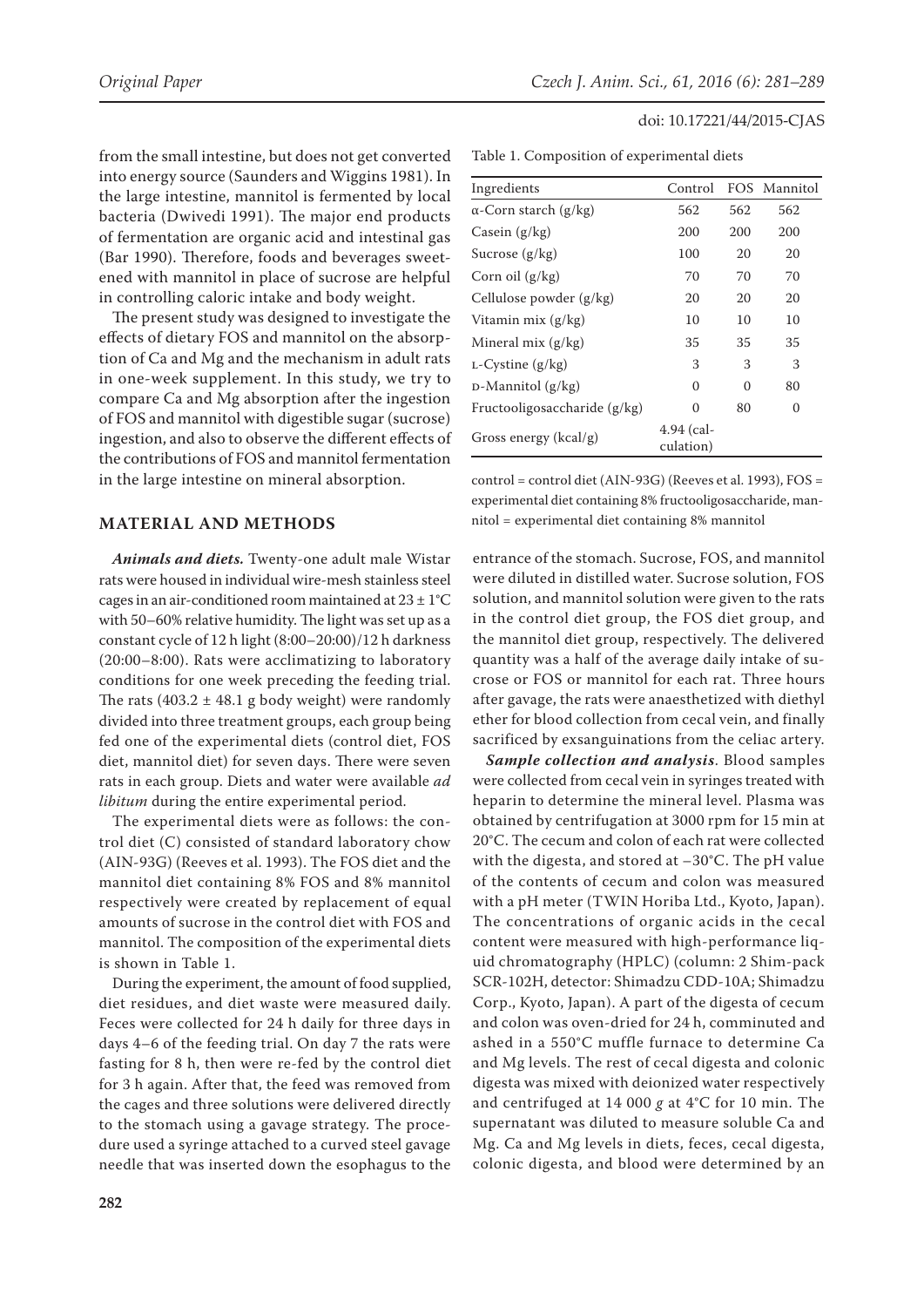atomic absorption spectrophotometer AA-7000 (Shimadzu Corp.). Feed efficiency and apparent Ca and Mg absorption were calculated as follows:

feed efficiency = weight gain/feed intake  $\times$  100% apparent mineral absorption =

(intake – fecal excretion)/intake  $\times$  100%

*Ethics*. Animals were cared for and sacrificed in accordance with the guidelines for animal experiments approved by the institutional Ethics Committee of the Okayama University (experimental protocol No. 51735).

*Statistical analysis*. Data was shown as means ± SD. Significant difference between the data was analyzed by Tukey-Kramer's test using the statistical software StatView, Version 5.0 by SAS Institute Inc. Significance of difference was justified to be at *P* < 0.05.

## **RESULTS**

Body weight, feed intake, daily weight gain, feed efficiency, and digestibility of dry matter and crude ash of the fecal collection period (days 4–6 of the feeding trial) are shown in Table 2. Initial body weight and final body weight were similar among the experimental groups. Feed intake in the mannitol diet group was significantly higher than that in the control diet group and the FOS diet group. Daily weight gain, feed efficiency, and dry matter digestibility were not statistically different among the experimental groups. Crude ash digestibility in the rats in the FOS diet group and the mannitol



Figure 1. Effects of dietary FOS and mannitol on apparent absorptions of Ca and Mg absorption on days 4–6 of the feeding trial in rats fed the experimental diets

control = control diet (AIN-93G) (Reeves et al. 1993), FOS = experimental diet containing 8% fructooligosaccharide, mannitol = experimental diet containing 8% mannitol

data are mean  $\pm$  SD (six rats were in the control diet group and seven rats were in the FOS diet group and the mannitol diet group respectively). Significance of difference between the data was analyzed by Tukey-Kramer test using add-in statistical software for MS Excel (SSRI Co., Tokyo, Japan). Differences were considered significant at *P* < 0.05

diet group was significantly higher than that in the control diet group.

The apparent absorption of Ca and Mg in days 4–6 of the feeding trial are shown in Figure 1. The apparent absorption of Ca and Mg was significantly increased by FOS feeding and mannitol feeding, compared with the control diet. But between the FOS diet group and the mannitol diet group, the apparent absorption of Ca and Mg did not significantly differ.

The concentration of Ca and Mg in cecal vein plasma is shown in Figure 2. The Ca concentrations in cecal vein plasma in the FOS diet group

|                              | Control $(n = 6)$      | FOS $(n = 7)$          | Mannitol $(n = 7)$     |
|------------------------------|------------------------|------------------------|------------------------|
| Initial body weight (g)      | $404.1 \pm 57.2$       | $401.8 \pm 43.6$       | $403.6 \pm 43.6$       |
| Final body weight (g)        | $420.4 \pm 55.0$       | $419.4 \pm 34.7$       | $407.3 \pm 41.1$       |
| Daily weight gain (g/day)    | $2.3 \pm 1.8$          | $2.5 \pm 2.2$          | $0.5 \pm 2.8$          |
| Feed intake (g/day)          | $17.2 \pm 0.3^{\circ}$ | $17.4 \pm 0.3^{\circ}$ | $18.1 \pm 0.7^{\rm b}$ |
| Feed efficiency (%)          | $4.5 \pm 3.3$          | $4.8 \pm 4.1$          | $1.1 \pm 5.1$          |
| Dry matter digestibility (%) | $94.7 \pm 0.7$         | $94.4 \pm 0.7$         | $94.6 \pm 1.2$         |
| Crude ash digestibility (%)  | $44.5 \pm 5.8^{\circ}$ | $53.8 \pm 5.6^{\rm b}$ | $57.4 \pm 7.5^{\rm b}$ |

Table 2. Body weight, feed intake, daily weight gain, feed efficiency, dry matter digestibility, and crude ash digestibility in rats

control = control diet (AIN-93G) (Reeves et al. 1993), FOS = experimental diet containing 8% fructooligosaccharide, mannitol = experimental diet containing 8% mannitol

data are mean ± SD, significance of difference between the data was analyzed by Tukey-Kramer test using add-in statistical software for MS Excel (SSRI Co., Tokyo, Japan), differences were considered significant at *P* < 0.05

a,b<sub>means</sub> within rows with different superscripts differ ( $P < 0.05$ )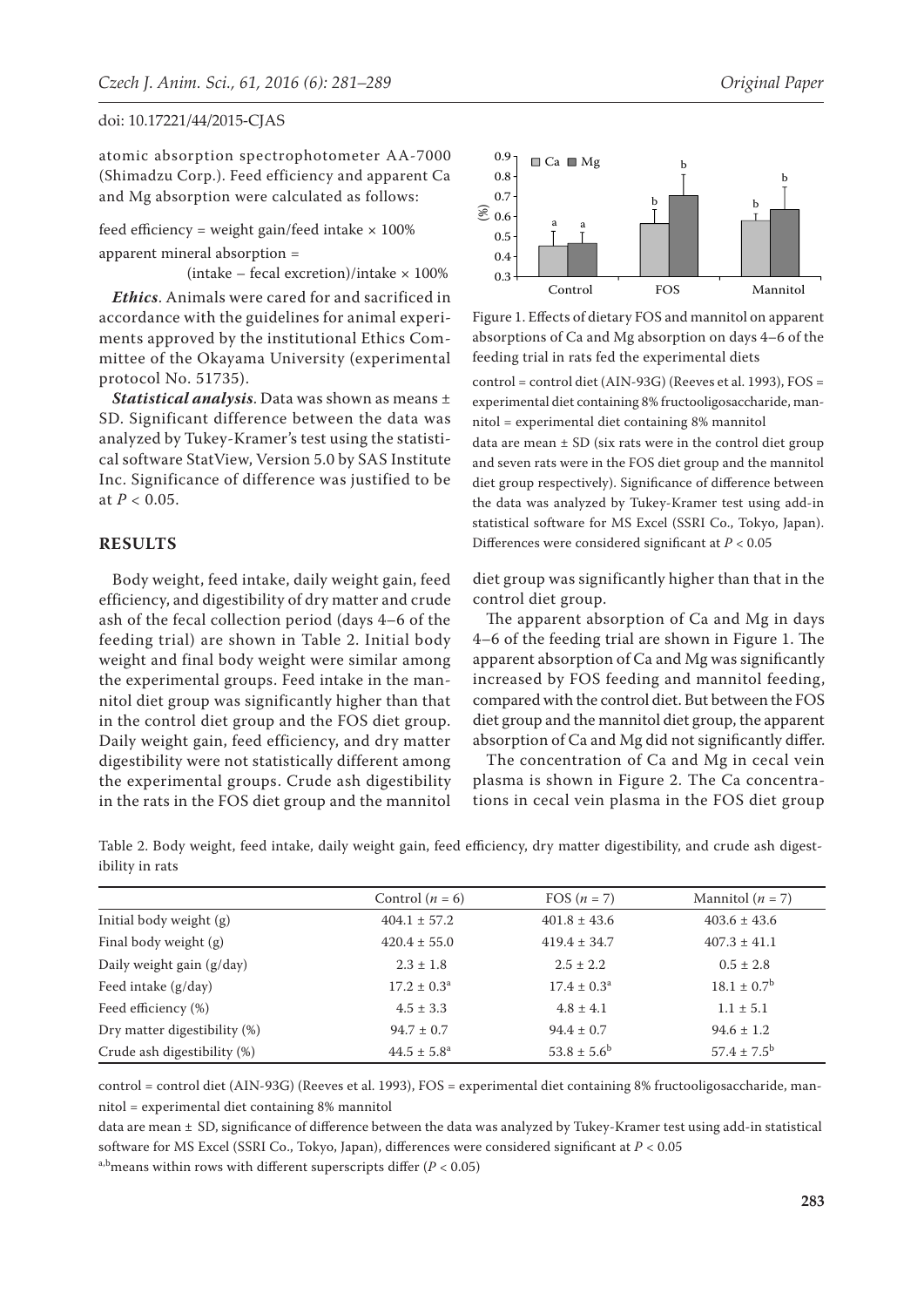

Figure 2. Effects of dietary FOS and mannitol on the concentrations of Ca and Mg in cecal vein plasma in rats control = control diet (AIN-93G) (Reeves et al. 1993), FOS = experimental diet containing 8% fructooligosaccharide, mannitol = experimental diet containing 8% mannitol

data are mean  $\pm$  SD (six rats were in the control diet group and seven rats were in the FOS diet group and the mannitol diet group, respectively). Significance of difference between the data was analyzed by Tukey-Kramer test using add-in statistical software for MS Excel (SSRI Co., Tokyo, Japan). Differences were considered significant at *P* < 0.05

and in the mannitol diet group were significantly higher than those in the control diet group, but no significant difference between the two indigestible diet groups was observed. The Mg concentrations in cecal vein plasma in rats did not significantly differ among the three experimental groups.

The parameters of cecum and colon in rats are shown in Table 3. Compared with the control diet, cecal pH was significantly decreased by the diets with FOS and mannitol. The total weight and the content weight of cecum in the FOS group and the mannitol group were significantly higher than in the control group. Cecal tissue weights and cecal moisture in rats in the mannitol group were significantly higher than in the FOS group and the control group. Colonic pH in rats in the FOS group and the mannitol group was significantly higher than that in the control group. The total weight, the tissue weight, and the content weights of colon were not significantly different between the three experimental groups. Colonic moisture in the mannitol group was significantly higher than in the FOS group and the control group.

Organic acids concentration in cecal contents in rats is shown in Table 4. Compared with the control diet group, succinic acid concentration was significantly increased by mannitol feeding. But the concentration of succinic acid in rats in the FOS group was not different neither from that in the mannitol diet group nor in the control diet group. The concentrations of lactic acids and butyric acids

|                     | Control $(n = 6)$        | FOS $(n = 7)$     | Mannitol $(n = 7)$          |
|---------------------|--------------------------|-------------------|-----------------------------|
| Cecum               |                          |                   |                             |
| pН                  | $7.6 \pm 0.2^{\text{a}}$ | $6.4 \pm 0.4^b$   | $6.9 \pm 0.2$ <sup>c</sup>  |
| Whole weight (g)    | $4.50 \pm 0.68^a$        | $7.70 \pm 1.26^b$ | $6.68 \pm 1.61^b$           |
| Tissue weight $(g)$ | $0.70 \pm 0.06^a$        | $0.75 \pm 0.11^a$ | $0.95 \pm 0.16^b$           |
| Content weight (g)  | $3.8 \pm 0.6^a$          | $6.9 \pm 1.2^b$   | $5.3 \pm 1.7^{\rm b}$       |
| Moisture (%)        | $80.2 \pm 2.6^a$         | $82.5 \pm 3.2^a$  | $87.8 \pm 2.9^{\rm b}$      |
| Ash $(\% DM)$       | $28.8 \pm 0.7^{\rm a}$   | $24.1 \pm 1.8^b$  | $21.4 \pm 0.7$ <sup>b</sup> |
| Colon               |                          |                   |                             |
| pH                  | $7.7 \pm 0.1^a$          | $6.8 \pm 0.4^b$   | $6.8 \pm 0.2^b$             |
| Whole weight (g)    | $2.67 \pm 0.59$          | $2.94 \pm 1.25$   | $3.73 \pm 0.78$             |
| Tissue weight (g)   | $1.23 \pm 0.06$          | $1.18 \pm 0.20$   | $1.35 \pm 0.18$             |
| Content weight (g)  | $1.44 \pm 0.60$          | $1.76 \pm 1.07$   | $2.38 \pm 0.83$             |
| Moisture $(\%)$     | $60.3 \pm 5.9^{\rm a}$   | $68.0 \pm 9.1^a$  | $79.3 \pm 8.2^b$            |
| Ash $(\% DM)$       | $29.6 \pm 1.7^a$         | $25.4 \pm 1.3^b$  | $22.8 \pm 2.7^{\rm b}$      |

Table 3. Parameters of cecum and colon in rats

control = control diet (AIN-93G) (Reeves et al. 1993), FOS = experimental diet containing 8% fructooligosaccharide, mannitol = experimental diet containing 8% mannitol, DM = dry matter

data are mean ± SD, significance of difference between the data was analyzed by Tukey-Kramer test using add-in statistical software for MS Excel (SSRI Co., Tokyo, Japan), differences were considered significant at *P* < 0.05

a<sup>-c</sup>means within rows with different superscripts differ ( $P < 0.05$ )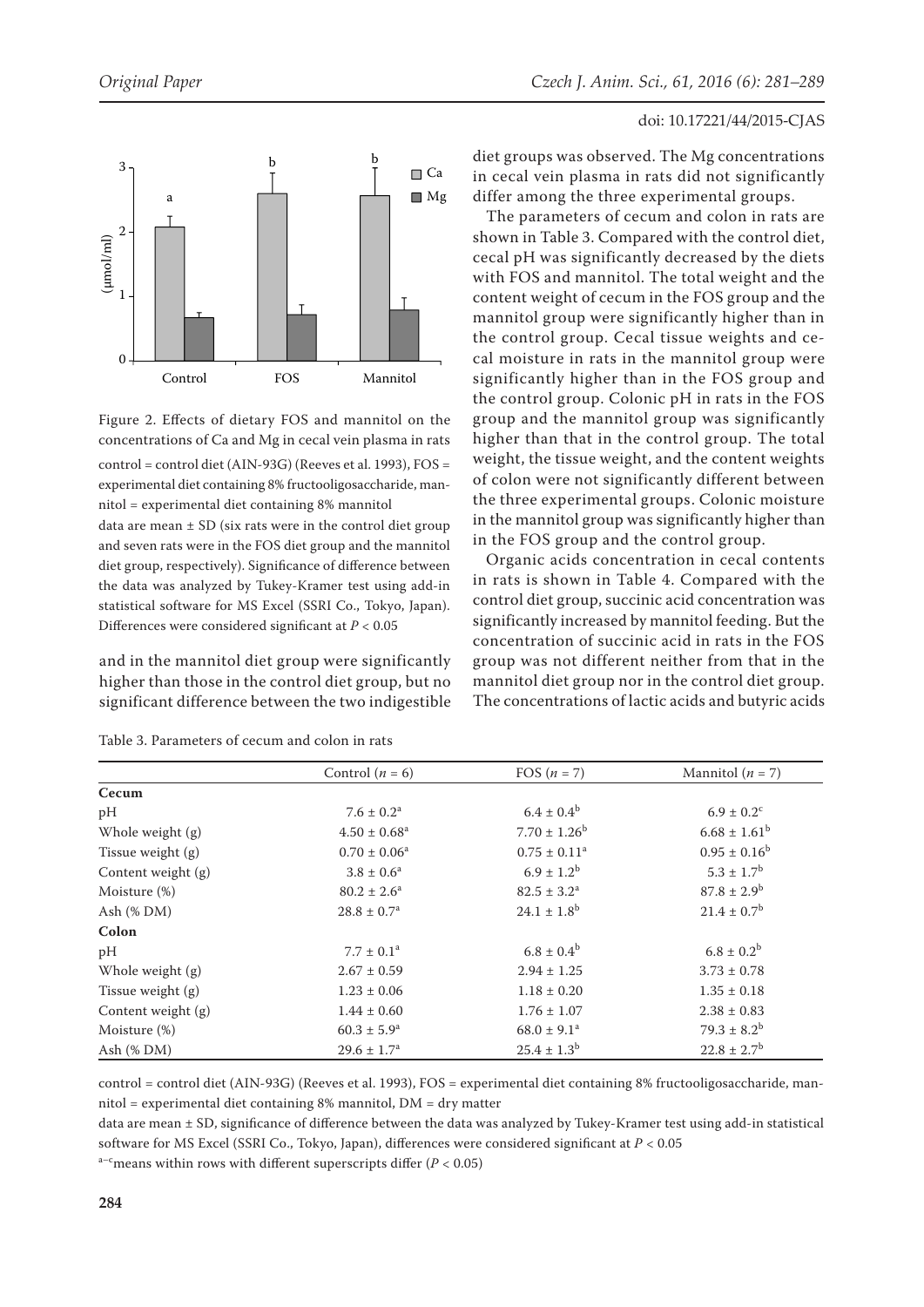|                 | Control $(n = 6)$     | FOS $(n = 7)$                 | Mannitol $(n = 7)$      |
|-----------------|-----------------------|-------------------------------|-------------------------|
| Succinic acid   | $2.5 \pm 2.7^{\rm a}$ | $18.0 \pm 12.9$ <sup>ab</sup> | $26.1 \pm 15.6^b$       |
| Lactic acid     | $2.4 \pm 0.4^a$       | $15.2 \pm 2.4^{\rm b}$        | $10.2 \pm 5.7^{\rm b}$  |
| Formic acid     | $0.35 \pm 0.19$       | $0.98 \pm 1.58$               | $1.52 \pm 1.41$         |
| Acetic acid     | $27.2 \pm 8.4^a$      | $60.5 \pm 10.6^{\rm b}$       | $12.6 \pm 6.4^c$        |
| Propionic acid  | $10.1 \pm 3.4^a$      | $14.2 \pm 1.8$ <sup>b</sup>   | $5.3 \pm 2.3^c$         |
| Isobutyric acid | $3.1 \pm 3.2$         | $7.1 \pm 3.6$                 | $9.2 \pm 5.2$           |
| Butyric acid    | $3.1 \pm 0.9^a$       | $7.0 \pm 1.8^{\rm b}$         | $5.9 \pm 1.1^{\rm b}$   |
| Isovaleric acid | $0.71 \pm 0.43$       | $0.36 \pm 0.02$               | $1.33 \pm 1.39$         |
| Valeric acid    | $0.41 \pm 0.03$       |                               | $0.68 \pm 0.0$          |
| Total acids     | $62.0 \pm 27.4^a$     | $138.2 \pm 36.6^b$            | $69.5 \pm 35.5^{\circ}$ |

| Table 4. Concentration of organic acids (µmol/g content) in cecal contents in rats |  |
|------------------------------------------------------------------------------------|--|
|------------------------------------------------------------------------------------|--|

control = control diet (AIN-93G) (Reeves et al. 1993), FOS = experimental diet containing 8% fructooligosaccharide, mannitol = experimental diet containing 8% mannitol

data are mean ± SD, significance of difference between the data was analyzed by Tukey-Kramer test using add-in statistical software for MS Excel (SSRI Co., Tokyo, Japan), differences were considered significant at *P* < 0.05

<sup>a-c</sup>means within rows with different superscripts differ  $(P < 0.05)$ 

in rats in the FOS diet group and the mannitol diet group were significantly higher than those in rats in the control diet group. The concentrations of acetic acid and propionic acid were significantly increased by FOS feeding, but were significantly decreased by mannitol feeding, compared with the control diet.

The total acids concentration in cecal contents in the FOS diet group was significantly higher than in the control diet group and the mannitol diet group. Between the control diet group and the mannitol diet group, the total acids concentrations in cecal contents were similar.

Table 5. Levels of Ca and Mg in the contents of cecum and colon in rats

|                         | $CON(n = 6)$          | FOS $(n = 7)$            | $MAN(n=7)$                    |
|-------------------------|-----------------------|--------------------------|-------------------------------|
| <b>Cecum</b>            |                       |                          |                               |
| Total Ca (µmol/g DM)    | $2052.9 \pm 125.5^a$  | $1557.8 \pm 119.4^b$     | $1332.8 \pm 133.3^c$          |
| Soluble Ca (µmol/g DM)  | $134.9 \pm 24.1^a$    | $446.4 \pm 98.0^{\rm b}$ | $359.2 \pm 83.1^b$            |
| Soluble Ca/total Ca (%) | $6.57 \pm 1.13^a$     | $29.19 \pm 8.90^{\rm b}$ | $27.58 \pm 8.59^{\rm b}$      |
| Total Mg (µmol/g DM)    | $171.6 \pm 48.2^{ab}$ | $112.0 \pm 22.7^{\circ}$ | $190.7 \pm 54.8$ <sup>b</sup> |
| Soluble Mg (µmol/g DM)  | $13.8 \pm 5.7$        | $14.2 \pm 7.2$           | $18.2 \pm 8.3$                |
| Soluble Mg/total Mg (%) | $8.1 \pm 2.2$         | $12.7 \pm 5.7$           | $9.5 \pm 4.8$                 |
| Colon                   |                       |                          |                               |
| Total Ca (umol/g DM)    | $3040.6 \pm 1241.6$   | $2959.6 \pm 1604.9$      | $3367.2 \pm 1182.3$           |
| Soluble Ca (umol/g DM)  | $122.3 \pm 34.5$      | $174.3 \pm 140.3$        | $216.0 \pm 89.6$              |
| Soluble Ca/total Ca     | $5.83 \pm 1.93$       | $10.73 \pm 10.47$        | $15.73 \pm 7.02$              |
| Total Mg (µmol/g DM)    | $256.9 \pm 31.2^a$    | $161.0 \pm 97.4^b$       | $126.6 \pm 37.5^{\rm b}$      |
| Soluble Mg (µmol/g DM)  | $16.2 \pm 2.9^a$      | $29.7 \pm 10.2^b$        | $17.8 \pm 6.2^{ab}$           |
| Soluble Mg/total Mg (%) | $6.3 \pm 1.2^a$       | $18.4 \pm 8.8^{b}$       | $14.1 \pm 3.9^b$              |

control = control diet (AIN-93G) (Reeves et al. 1993), FOS = experimental diet containing 8% fructooligosaccharide, mannitol = experimental diet containing 8% mannitol, DM = dry matter

data are mean ± SD, significance of difference between the data was analyzed by Tukey-Kramer test using add-in statistical software for MS Excel (SSRI Co., Tokyo, Japan), differences were considered significant at *P* < 0.05

a<sup>-c</sup>means within rows with different superscripts differ  $(P < 0.05)$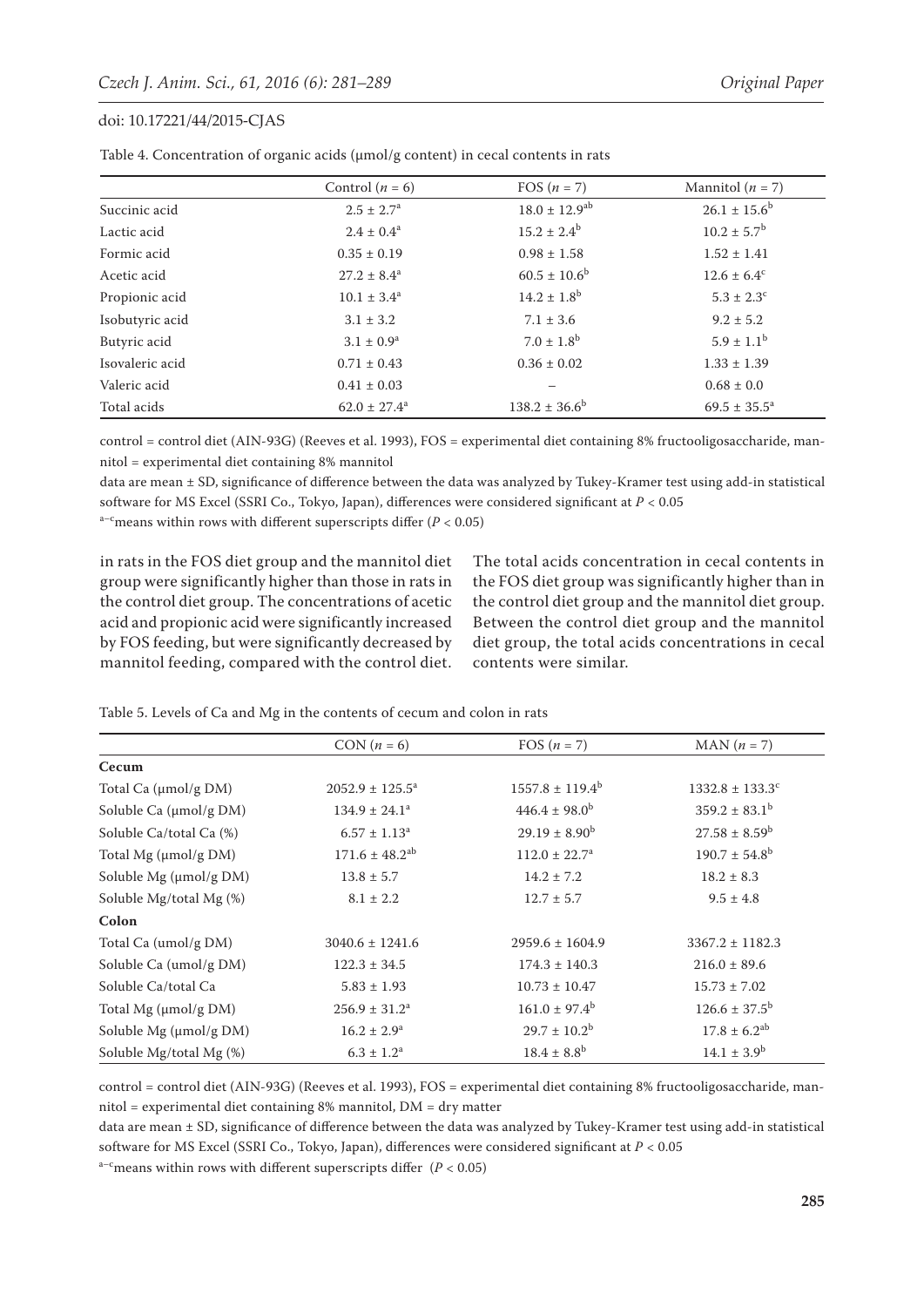The levels of Ca and Mg in cecal contents and colonic contents dry matter are shown in Table 5. In the dry matter of cecal contents, the concentrations of Ca in the FOS diet group and the mannitol diet group were significantly lower than in the control diet group. The concentration of Ca in cecal contents in the mannitol diet group was significantly higher than in the FOS diet group. The concentration and the proportion of soluble Ca in total Ca in cecum contents in the FOS diet group and the mannitol diet group were significantly higher than in the control diet group. The concentration of Mg in cecal content in the FOS group and the mannitol group was not significantly different from that in the control group, but cecal Mg concentration in the mannitol diet group was significantly lower than that in the FOS diet group. In the dry matter of colonic contents, the Ca concentration, soluble Ca concentration, and the proportion of soluble Ca in total Ca were not significantly different between the experimental groups. Colonic Mg concentrations in the FOS diet group and the mannitol diet group were similar and significantly lower than in the control diet group. Colonic soluble Mg concentration in the FOS group was significantly higher than in the control diet group. The proportion of soluble Mg in total Mg in rats was significantly increased by FOS feeding and mannitol feeding when compared with the rats in the control diet group.

# **DISCUSSION**

Indigestible monosaccharides, disaccharides, oligosaccharides, and sugar alcohols escape metabolism in the small intestine, but can be metabolized by bacterial flora in the large intestine. The fermentation of these short chain carbohydrates contributes to the absorption of bone-relevant minerals such as calcium and magnesium and improves bone mineral content (Weaver et al. 2011; Weisstaub et al. 2013). Ca retention was increased after day 11 of the supplementation of indigestible oligosaccharides, but this beneficial effect did not continue after day 25 in rats (Ohta et al. 1994). Dietary galactooligosaccharide initially increased intestinal calcium absorption in days 8–10 and in days 18–20 in ovariectomized rats, but no longer in days 28–30 (Chonan et al. 1995). In human studies, the improvement in intestinal calcium absorption induced by the supplementation of short chain FOS and lactulose lasted only 9 days (van den Heuvel et al. 1999). In the present study, the supplement of the experimental diets was continued for 7 days as short-term to observe the effects of FOS and mannitol on the intestinal absorption of Ca and Mg.

It has been reported that FOS has promoting effects on mineral absorption, especially on Ca and Mg absorption. In rats, Ohta et al. (1994) found that 5% dietary FOS increased the absorption of Ca and Mg in normal rats. When the rats were fed the low-Mg, high-Ca, and high-P diet, FOS significantly increased the Mg absorption. The related mechanism was that FOS was fermented by the bacteria in the large intestine to reduce luminal pH to stimulate mineral solubility to increase mineral absorption. We have previously demonstrated that 6% and 8% dietary mannitol improved the absorption of Ca and Mg in the large intestine, and increased the retention of Ca and Mg in tibia and femur after four weeks feeding in growing rats (Xiao et al. 2013). Mannitol performed similar fermentation as FOS. Mannitol was utilized by cecal bacteria to reduce cecal pH to increase the solubility of Ca and Mg. Mannitol feeding could lead to an enlarged cecal wall to provide larger surface area to facilitate the mineral absorption in the large intestine.

The results of this study support the above statement. The feeding of the experimental diets with 8% FOS and 8% mannitol enhanced the absorption of Ca and Mg in this study. The parameters in the cecum revealed that FOS and mannitol were fermented in the cecum. The cecal weights and cecal pH in the rats were reduced by both dietary FOS and dietary mannitol. Dietary FOS induced lower cecal pH than dietary mannitol did, and at the same time the cecal tissue weights were enlarged by mannitol feeding but not by FOS feeding. The different effects of FOS and mannitol on cecal wall tissue and pH may combine with the different pattern of organic acids produced from their fermentation in cecum. The quantity and distribution of organic acids depend on the structure and mass of indigestible substances that are fermented by certain bacteria species, leading to a corresponding organic acids pattern. The ratios of short chain fatty acids (SCFAs; 61 : 14 : 7 and 13 : 5 : 6 for acetic : propionic : butyric acids) in the rats fed dietary FOS and dietary mannitol (Table 4) suggest that FOS and mannitol were fermented in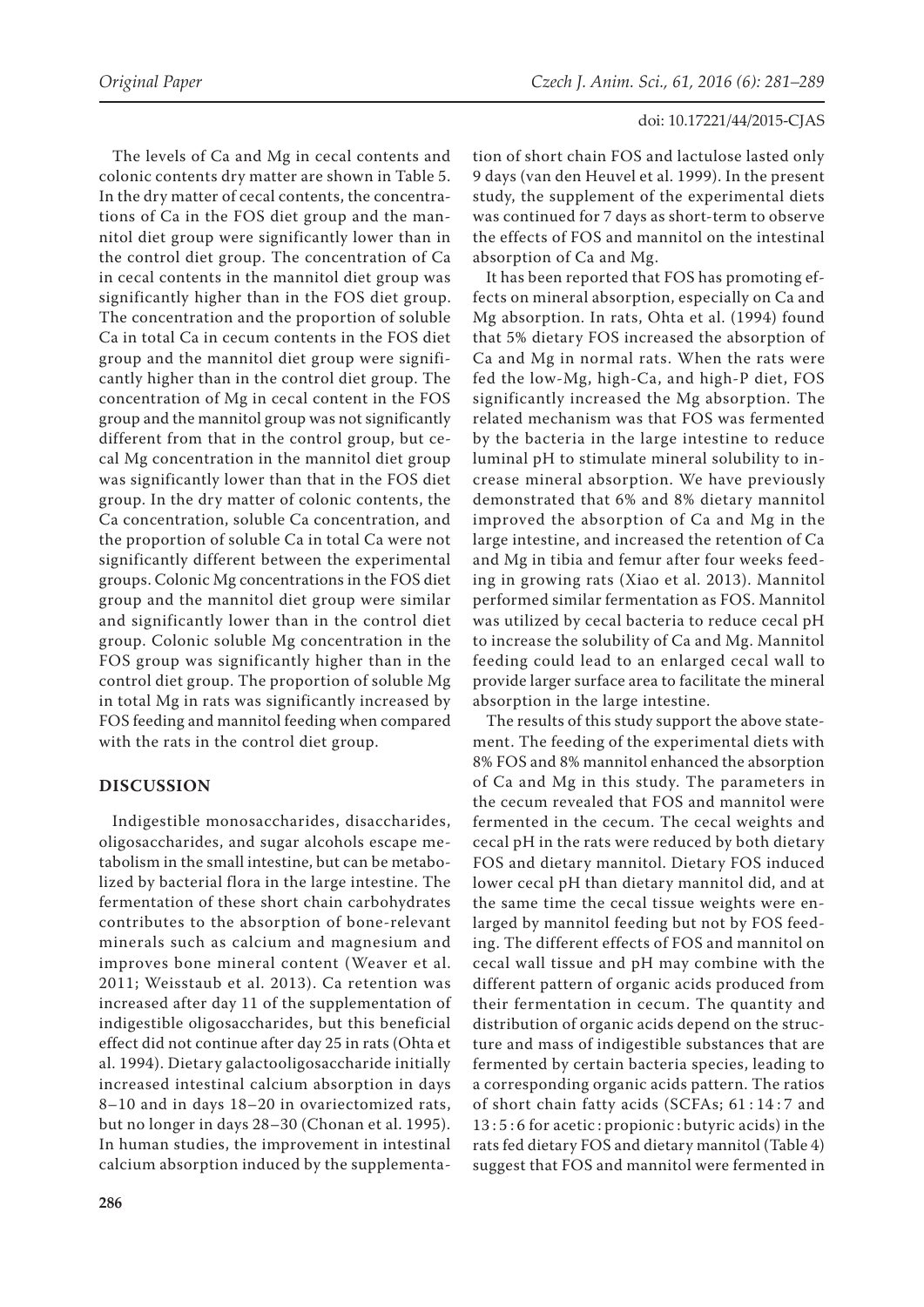different pathways. The significant higher amount of total acids in cecum in this study suggested that FOS led to a greater production of organic acids than mannitol did. When the abdominal cavity was opened, more gas production in the rats fed dietary mannitol than in those fed dietary FOS was observed visually. Morishita (1994) reported that 5%-mannitol diet significantly decreased the population of *Viridans streptococci* and *Bifidobacteria* and significantly increased the population of *Fusiform* bacteria in cecum in rats. But FOS intake could increase the number of *Bifidobacterium* in healthy adults (Tokunaga et al. 1993). In another research, FOS intake induced a significant increase in the population of *Lactobacillus* spp. and *Bifidobaterium* spp., which came along with increased levels of butyric acid and acetic acid in human colon *in vitro* (Sivieri et al. 2014). These indigestible carbohydrates had different effects on bacteria population because when indigestible carbohydrates enter the large intestine, the population of one genus may increase at the expense of other bacterial species which use carbon source in similar pathways. SCFAs (especially butyric acids) accelerate epithelial cell proliferation, thereby increasing cecal tissue weight (Sakata 1986). Due to SCFAs the cecal epithelial mitotic activity was higher at pH 7.0 than at pH 5.0 in rats (Ichikawa and Sakata 1997). Therefore, the action of SCFAs on cecal epithelial proliferation may be more effective with cecal pH 6.9 in the rats fed dietary mannitol than with cecal pH 6.4 in the rats fed dietary FOS in this study.

The level of Ca and Mg in cecal vein plasma showed that the feeding of FOS and mannitol increased Ca absorption in cecum, but not Mg absorption in this segment. The lower cecal pH resulted from high production of organic acid in cecum led by FOS feeding. Mannitol feeding did not change total organic acids production. The reduced cecal pH was induced by the production of lactic acids and succinic acids (Hoshi 1994). The reduction in luminal pH can raise the concentration of mineral cations (Raschka and Daniel 2005). Lower pH could increase the amount of soluble and ionized mineral to facilitate its absorption (Lupton et al. 1985). SCFAs from the fermentation of indigestible carbohydrates are the main factor for their positive effects on mineral absorption (Younes et al. 1996). SCFAs reportedly improved mineral absorption by several ways such as increased epithelial absorptive capacity and increased intestinal blood flow and fluid, and regulated electrolyte exchanges between mineral and hydrogen (Topping and Clifton 2001). In this study, FOS feeding is more potent to reduce cecal pH than mannitol feeding. On the contrary, mannitol feeding markedly enlarged cecal wall tissue, leading to a greater exchange surface area to absorb Ca in cecum.

Cecum is the site where the highest rate of Ca absorption takes place in rats (Karbach and Feldmeier 1993). Especially when acidic fermentation took place in cecum, Ca absorption shifted toward the large intestine (Younes et al. 1996), which was supported by our results. The results of this study provided the information that apparent Mg absorption was increased by feeding FOS and mannitol. But the concentration of Mg in cecal vein plasma was increased neither by dietary FOS, nor dietary mannitol. In previous studies, the intestinal segment, where the absorption of Ca and Mg was increased by mannitol feeding, was determined by the non-absorbable marker CWC-Cr. The result declared the increment of the absorption of Ca and Mg took place in the large intestine (Xiao et al. 2013). Therefore, Mg tended to be absorbed more in the colon after the ingestion of mannitol. Ohta et al. (1995) reported FOS consumption could increase the absorption of Mg, and about a half of the increase occurred in the colon and rectum. The difference of Ca and Mg in the absorbed segment might be due to the distinct cellular and paracellular mechanisms of their transport in the intestine (Karbach and Feldmeier 1991). The colon was recognized as the major site of Mg absorption in both Mg-deficient and Mg-well-supplied rat (Chutkow 1966). Thus, FOS and mannitol contributed to Ca absorption in the cecum and to Mg absorption in the colon. In this study, the proportion of soluble mineral in luminal total mineral was increased by both FOS and mannitol feeding, due to the reduced intestinal pH. The more soluble minerals are more effective to increase their absorption by the intestinal epithelial cell. But the effect of luminal Ca presence on Mg absorption has been arguing (Schaafsma 1997). Some of the publications support high Ca intakes could reduce active Mg absorption via a competition for a common carrier, or via the paracellular pathway via Ca-induced change in the tight junction permeability to Mg (Behar 1975).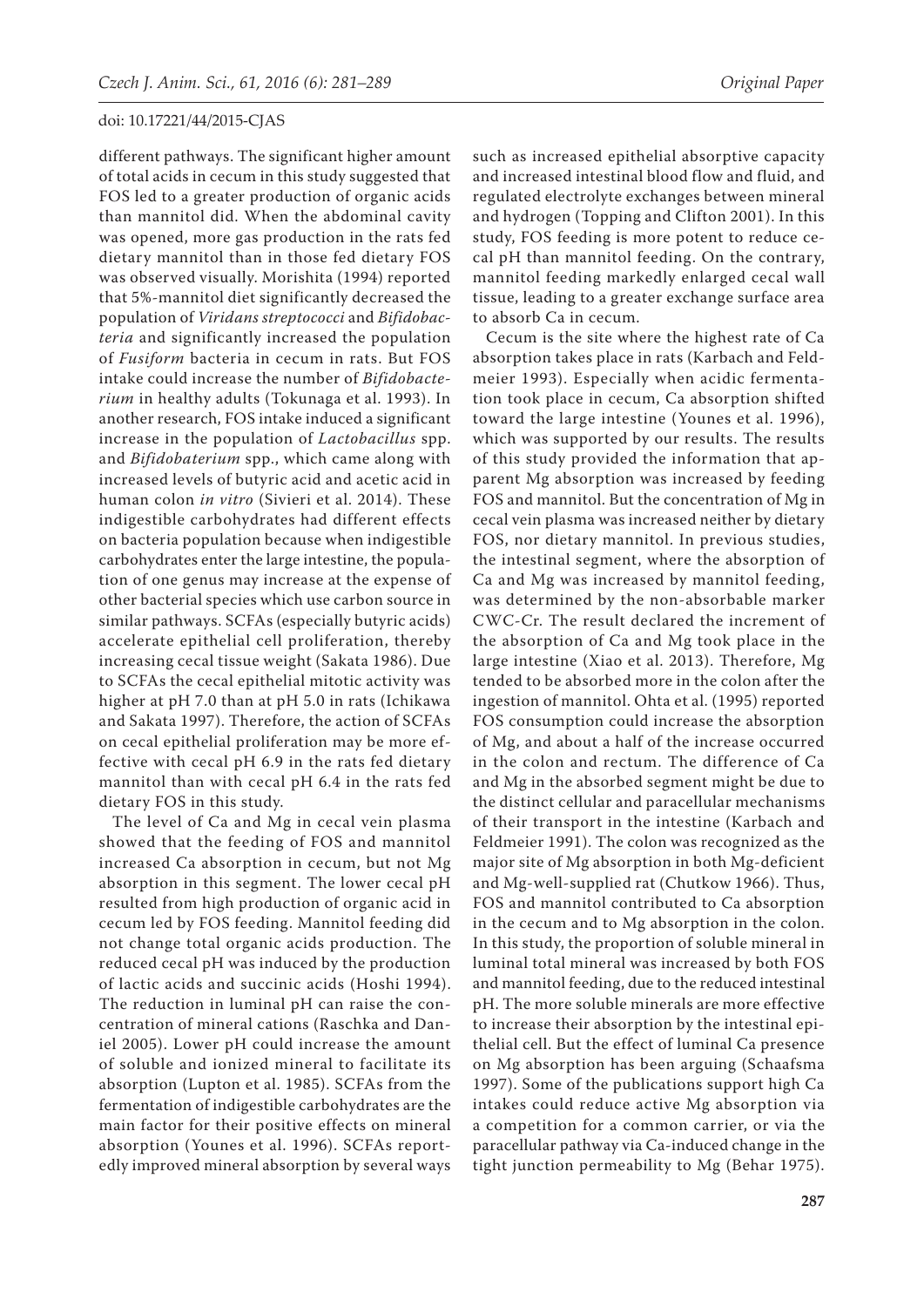Therefore, after the intake of FOS and mannitol, the excess Ca might preclude Mg absorbed in cecum, and massive soluble Mg flowed into the colon and was absorbed.

# **CONCLUSION**

In conclusion, we have established that the absorption of Ca and Mg was improved by short-term feeding indigestible FOS and mannitol. Cecal fermentation of FOS and mannitol increased the solubility of Ca and Mg, facilitated Ca absorption in the cecum and contributed to Mg absorption in the colon.

# **REFERENCES**

- Bar A. (1990): Factorial calculation model for the estimation of the physiological caloric value of polyols. In: Hosoya N. (ed.): Proc. Internat. Symposium on Caloric Evaluation of Carbohydrates. Japanese Association of Dietetic and Enriched Foods, Tokyo, Japan, 209–252.
- Behar J. (1975): Effect of calcium on magnesium absorption. American Journal of Physiology, 229, 1590–1595.
- Campbell J.M., Bauer L.L., Fahey G.C., Hogarth A.J.C.L., Wolf B.W., Hunter D.E. (1997): Selected fructooligosaccharide (1-kestose, nystose, and 1<sup>F</sup>-β-fructofuranosylnystose) composition of foods and feeds. Agricultural and Food Science, 45, 3076–3082.
- Chonan O., Matsumoto K., Watanuki M. (1995): Effect of galactooligosaccharides on calcium absorption and preventing bone loss in ovariectomized rats. Bioscience, Biotechnology, and Biochemistry, 59, 236–239.
- Chutkow J.G. (1966): Effect of magnesium deficiency on location of the intestinal absorption of magnesium in rats. Proceedings of the Society for Experimental Biology and Medicine, 123, 836–840.
- Dwivedi B.K. (1991): Sorbitol and mannitol. In: Nabors L.O., Gelardi R.C. (eds): Alternative Sweeteners. Marcel Dekker, New York, USA, 333–348.
- Hoshi S. (1994): Nutritional and physiological effects of indigestible saccharides on digestive tract – effect of the fermented products in the large intestine on the digestive tract size and their function in rats. PhD Thesis. Japan, Sendai: Tohoku University. (in Japanese)
- Ichikawa H., Sakata T. (1997): Effect of L-lactic acid, shortchain fatty acids, and pH in cecal infusate on morphometric and cell kinetic parameters of rat cecum. Digestive Diseases and Sciences, 42, 1598–1610.
- Karbach U., Feldmeier H. (1991): New clinical and experimental aspects of intestinal magnesium transport. Magnesium Research, 4, 9–22.
- Karbach U., Feldmeier H. (1993): The cecum is the site with the highest calcium absorption in rat intestine. Digestive Diseases and Sciences, 38, 1815–1824.
- Lupton J.R., Coder D.M., Jacobs L.R. (1985): Influence of luminal pH on rat large bowel epithelial cell cycle. American Journal of Physiology, 249, 382–388.
- Morishita Y. (1994): The effect of dietary mannitol on caecal microflora and short chain fatty acids in rats. Letters in Applied Microbiology, 18, 27–29.
- Ohta A., Baba S., Takizawa T., Adachi T. (1994): Effects of fructooligosaccharides on the absorption of magnesium in the magnesium-deficient rat model. Journal of Nutritional Science and Vitaminology, 40, 171–181.
- Ohta A., Ohtsuki M., Baba S., Adachi T., Sakata T., Sakaguchi E. (1995): Calcium and magnesium absorption from the colon and rectum are increased in rats fed fructooligosaccharides. Journal of Nutrition, 125, 2417–2424.
- Raschka L., Daniel H. (2005): Mechanisms underlying the effects of inulin-type fructans on calcium absorption in the large intestine of rats. Bone, 37, 728–735.
- Reeves P.G., Nielsen F.H., Fahey Jr. G.C. (1993): AIN-93 purified diets for laboratory rodents: final report of the American Institution of Nutrition ad hoc writing committee on the reformulation of the AIN-76A rodent diet. The Journal of Nutrition, 123, 1939–1951.
- Sakata T. (1986): Effects of indigestible dietary bulk and short chain fatty acids on the tissue weight and epithelial cell proliferation rate of the digestive tract in rats. Journal of Nutritional Science and Vitaminology, 32, 355–362.
- Saunders D.R., Wiggins H.S. (1981): Conservation of mannitol, lactulose, and raffinose by the human colon. American Journal of Physiology, 241, 397–402.
- Schaafsma G. (1997): Bioavailability of calcium and magnesium. European Journal of Clinical Nutrition, 51, 13–16.
- Sivieri K., Morales M.L.V., Saad S.M.I., Adorno M.A.T., Sakamoto I.K., Rossi E.A. (2014): Prebiotic effect of fructooligosaccharide in the simulator of the human intestinal microbial ecosystem. Journal of Medicinal Food, 17, 894–901.
- Tahiri M., Tressol J.C., Arnaud J., Bornet F.R.J., Bouteloup-Demange C., Feillet-Coudray C. (2003): Effect of short-chain fructooligosaccharides on intestinal calcium absorption and calcium status in postmenopausal women: a stable-isotope study. American Journal of Clinical Nutrition, 77, 449–457.
- Tokunaga T., Nakada Y., Tashiro Y., Hirayama M., Hidaka H. (1993): Effects of fructooligosaccharides intake on the intestinal microflora and defecation in healthy volunteers. BIFIDUS – Flores, Fructus et Semina, 6, 143–150.
- Topping D.L., Clifton P.M. (2001): Short-chain fatty acids and human colonic function: roles of resistant starch and nonstarch polysaccharides. Physiological Reviews, 81, 1031–1064.